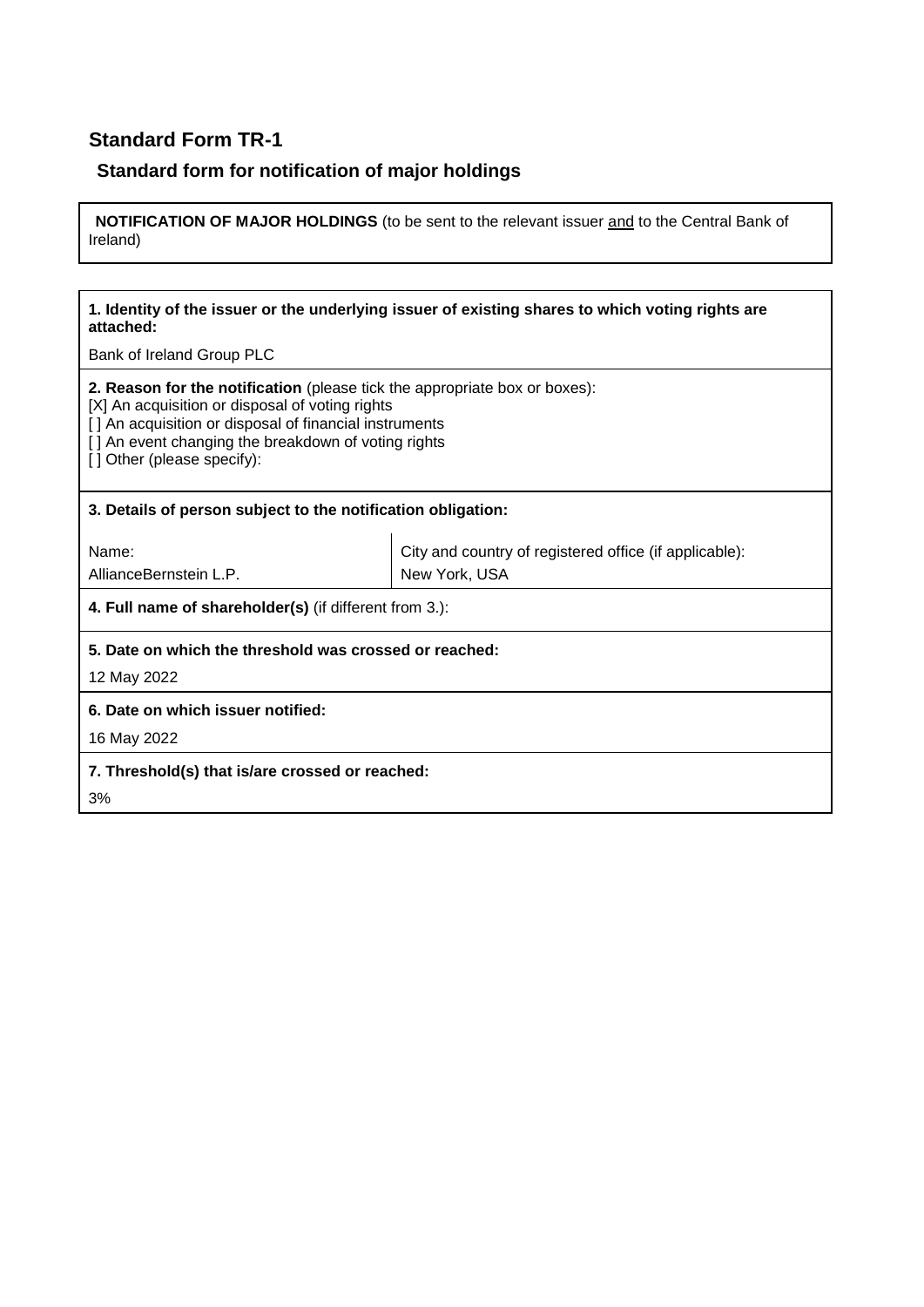| 8. Total positions of person(s) subject to the notification obligation:            |                                                               |                                                                                       |                                     |                                               |  |
|------------------------------------------------------------------------------------|---------------------------------------------------------------|---------------------------------------------------------------------------------------|-------------------------------------|-----------------------------------------------|--|
|                                                                                    | % of voting rights<br>attached to<br>shares<br>(total of 9.A) | % of voting rights<br>through financial<br>instruments<br>(total of $9.B.1 + 9.B.2$ ) | Total of both in %<br>$(9.A + 9.B)$ | Total number of<br>voting rights of<br>issuer |  |
| Resulting situation on<br>the date on which<br>threshold was<br>crossed or reached | 2.996%                                                        |                                                                                       | 2.996%                              | 1,070,326,651                                 |  |
| Position of previous<br>notification (if<br>applicable)                            | 4.00%                                                         |                                                                                       | 4.00%                               |                                               |  |

#### **9. Notified details of the resulting situation on the date on which the threshold was crossed or reached:**

**A: Voting rights attached to shares**

| Class/type of<br>shares ISIN<br>code (if<br>possible) | <b>Number of voting rights</b> |                 | % of voting rights |                 |
|-------------------------------------------------------|--------------------------------|-----------------|--------------------|-----------------|
|                                                       | <b>Direct</b>                  | <b>Indirect</b> | <b>Direct</b>      | <b>Indirect</b> |
| IE00BD1RP616<br>Common Stock                          |                                | 32,071,602      |                    | 2.996%          |
|                                                       |                                |                 |                    |                 |
| <b>SUBTOTAL A</b>                                     | 32,071,602                     |                 |                    | 2.996%          |

| B 1: Financial Instruments according to Regulation 17(1)(a) of the Regulations |                        |                                                 |                                                                                                       |                       |  |
|--------------------------------------------------------------------------------|------------------------|-------------------------------------------------|-------------------------------------------------------------------------------------------------------|-----------------------|--|
| Type of<br>financial<br>instrument                                             | <b>Expiration date</b> | Exercise/<br><b>Conversion</b><br><b>Period</b> | <b>Number of voting rights</b><br>that may be acquired if the<br>instrument is<br>exercised/converted | % of voting<br>rights |  |
|                                                                                |                        |                                                 |                                                                                                       |                       |  |
|                                                                                |                        | <b>SUBTOTAL B.1</b>                             |                                                                                                       |                       |  |

| B 2: Financial Instruments with similar economic effect according to Regulation 17(1)(b) of the<br><b>Regulations</b> |                        |                                                 |                                          |                            |                       |
|-----------------------------------------------------------------------------------------------------------------------|------------------------|-------------------------------------------------|------------------------------------------|----------------------------|-----------------------|
| Type of<br>financial<br><b>instrument</b>                                                                             | <b>Expiration date</b> | Exercise/<br><b>Conversion</b><br><b>Period</b> | <b>Physical or</b><br>cash<br>settlement | Number of<br>voting rights | % of voting<br>rights |
|                                                                                                                       |                        |                                                 |                                          |                            |                       |
|                                                                                                                       |                        |                                                 | <b>SUBTOTAL</b><br>B.2                   |                            |                       |